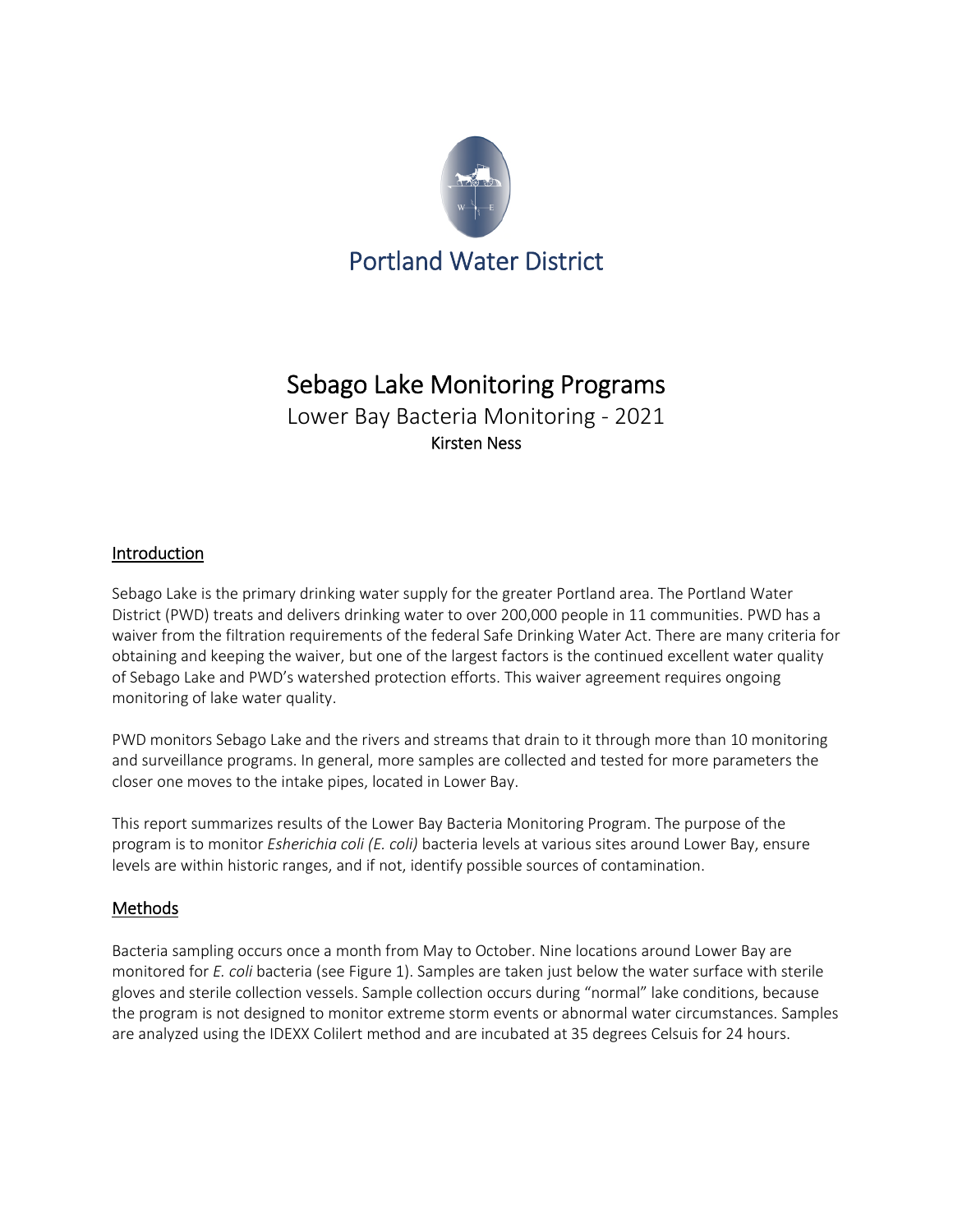Lower Bay Bacteria Program Sample Locations



Figure 1: Lower Bay bacteria sampling locations for 2021.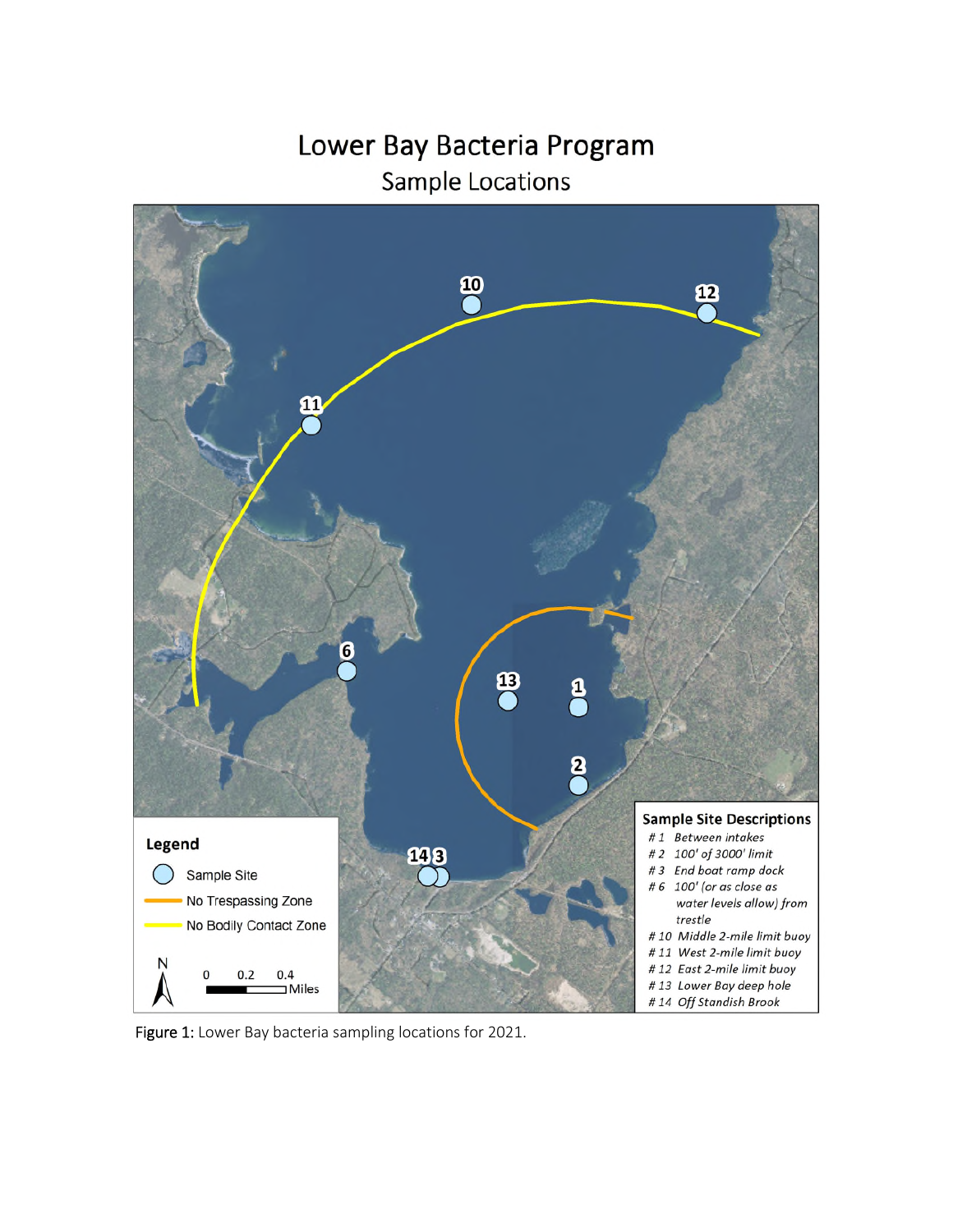## Results and Discussion

*E. coli* is a type of fecal coliform bacteria that is found in the guts of warm-blooded animals and is used by water utilities as an indicator of possible contamination and pathogens in the water. Sources of *E. coli* contamination can include: sewage, animal waste, and soil erosion, as a small percentage of fecal bacteria are associated with soil. *E. coli* is used as an indicator organism because it has been shown to be a reliable indicator of contamination, and it is not practical to test every sample for all the pathogens that could be present in water.

The District's action level for *E. coli* in Lower Bay is 10 MPN/100 mL (MPN = most probable number) which, based on historical data, represents a level higher than the expected results. Sampling events that result in *E. coli* levels above the action level are re-sampled and, if the level remains high, investigated to try to determine the cause.

In 2021, no sampling events exceeded the action level of 10 MPN/100ml (see Table 1). Overall, E. coli concentrations in Lower Bay are very low for environmental samples and are lower than other sites around Sebago Lake. Data below will be discussed in groups of sites: sites within the 3000ft No Trespassing Zone, sites within the 2 Mile No Bodily Contact Zone but outside the 3000 ft No Trespassing Zone, and sites along the 2 Mile No Bodily Contact Zone limit.

|            | Site 1                    | Site 2                      | Site 3                          | Site 6       | Site 10                      | Site 11                    | Site 12                    | Site 13                   | Site 14                         |
|------------|---------------------------|-----------------------------|---------------------------------|--------------|------------------------------|----------------------------|----------------------------|---------------------------|---------------------------------|
|            | Between<br><b>Intakes</b> | No.<br>Trespassing<br>Limit | Standish<br><b>Boat</b><br>Ramp | Trestle      | Middle-<br>Two Mile<br>Limit | West-<br>Two Mile<br>Limit | East-<br>Two Mile<br>Limit | Lower<br>Bay Deep<br>Hole | Off<br>Standish<br><b>Brook</b> |
| 5/21/2021  | 0                         | 0                           | 0                               | 1            | 0                            | 0                          | 0                          | 0                         | 4                               |
| 6/23/2021  | 0                         | 0                           | 0                               | 0            | 0                            | 0                          | 0                          |                           | Ω                               |
| 7/12/2021  | $\Omega$                  | 4                           | 3                               | 8            | 2                            |                            | $\overline{2}$             | 1                         |                                 |
| 8/24/2021  | 1                         | $\mathcal{P}$               | 1                               | 8            | 1                            | 0                          | 0                          | 0                         |                                 |
| 9/28/2021  | 0                         | $\mathcal{P}$               | 0                               | 2            | $\Omega$                     | 0                          | 0                          |                           |                                 |
| 10/13/2021 | 1                         |                             | 0                               | $\mathbf{0}$ | $\Omega$                     | 0                          |                            |                           | 0                               |

Table 1: 2021 *E. coli* data (MPN/100ml).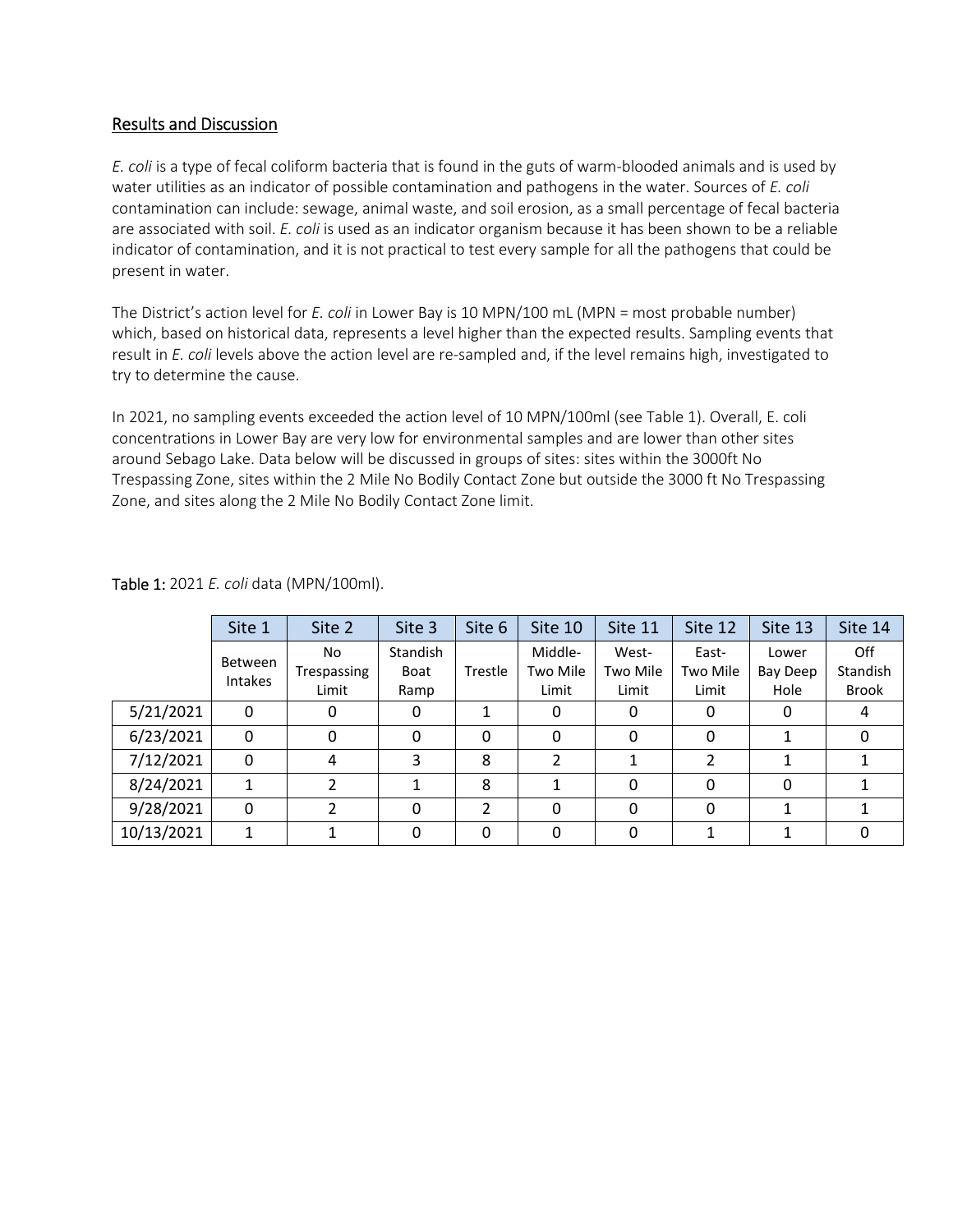#### *Sites within the 3000ft No Trespassing Zone (Sites 1, 2, 13)*

Bacteria concentrations from the sampling location above the water intakes pipes (Site 1) are among the lowest in Sebago Lake. The average *E. coli* concentration above the intakes from 2009 to 2021 is 0.4 MPN/100 ml. Since 2009, no samples within the 3000ft No Trespassing Zone have shown *E. coli* levels higher than 4 MPN/100ml (Figure 2).



Sites 1, 2, 13

Figure 2. Frequency distribution of samples taken within the 3000ft No Trespassing Zone from 2009-2021. 100% of the samples are at or below 4 MPN/100 ml.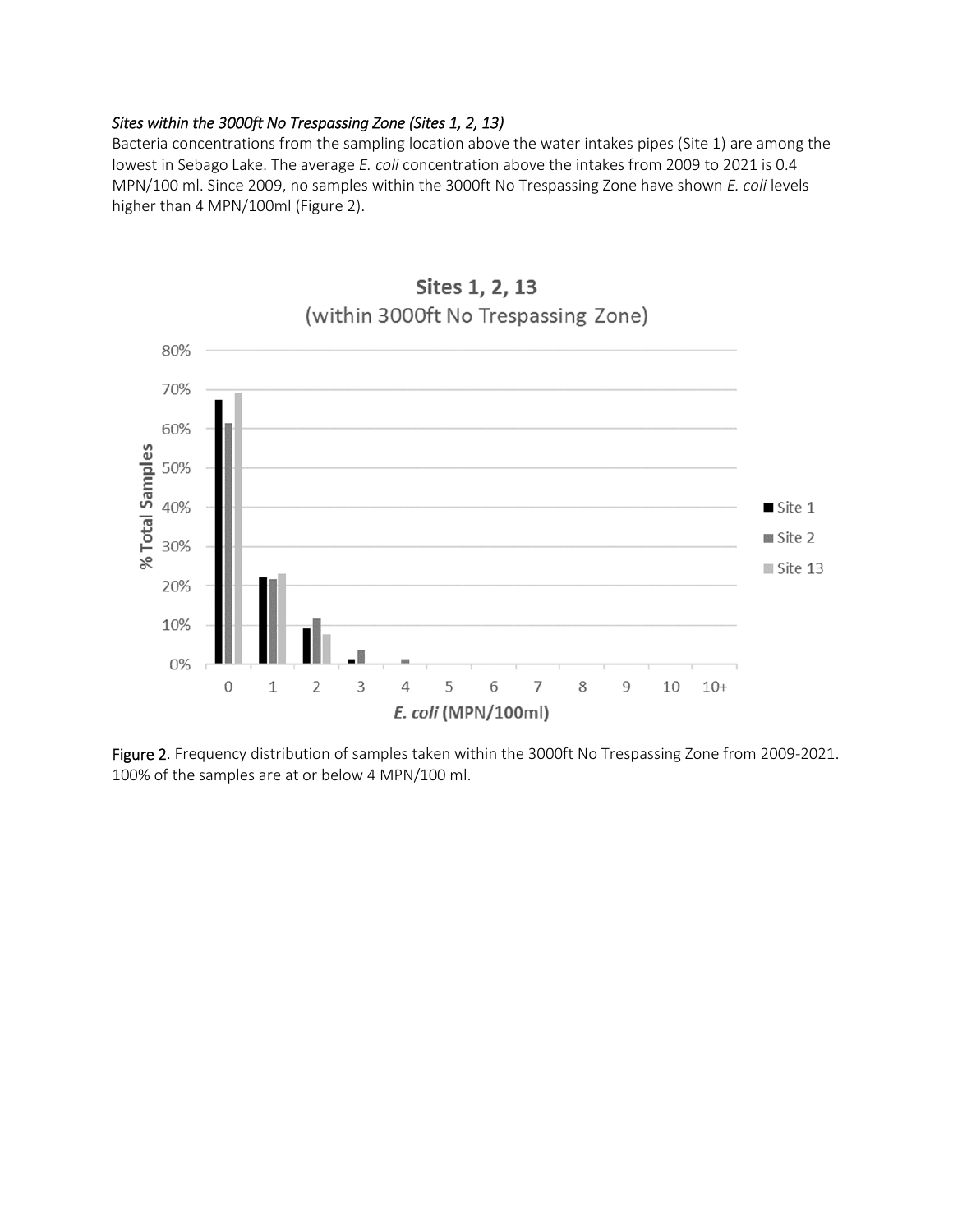#### *Sites along the 2 Mile No Bodily Contact Limit (Sites 10, 11, 12)*

Sites 10, 11, and 12 are located along the boundary of the 2 Mile No Bodily Contact Zone in Lower Bay. Like the sites within the 3000ft No Trespassing Zone, the *E. coli* concentrations are very low (Figure 3). From 2009-2021, the average *E. coli* concentrations were 0.3, 0.9, and 0.3 MPN/100ml at sites 10, 11, and 12, respectively.



Figure 3. Frequency distribution of samples taken at sites along the 2 Mile No Bodily Contact Zone from 2009-2021. 99% of the samples at Sites 10, 11, and 12 have *E. coli* levels between 0 and 10 MPN/100ml.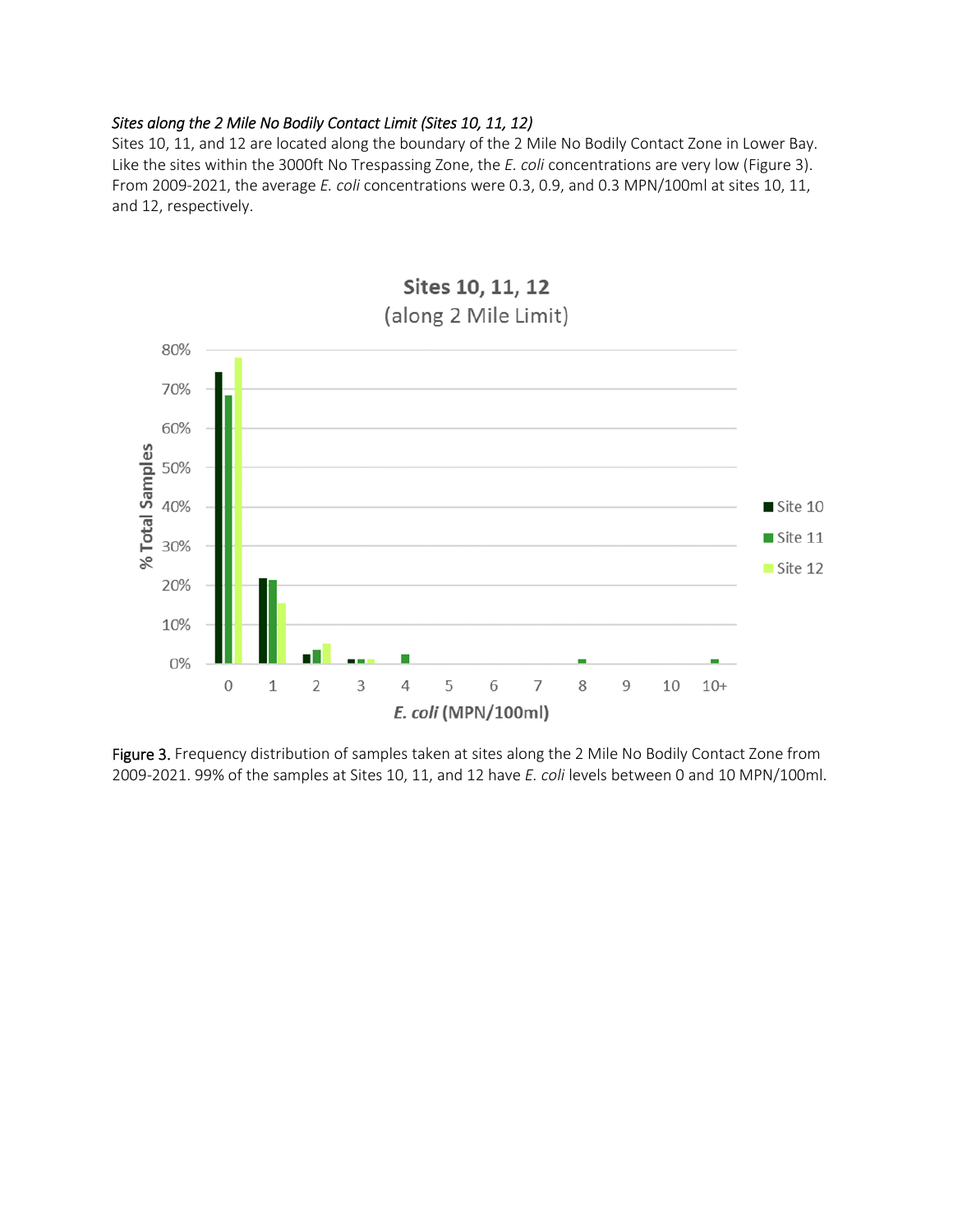*Sites within 2 Mile No Bodily Contact Zone but outside the 3000ft No Trespassing Zone (Sites 3, 6, 14)*  Bacteria concentrations at sites outside the 3000ft No Trespassing Zone but still within the 2 Mile Limit No Bodily Contact Zone are slightly higher than sites within the No Trespassing Zone (Figure 4). For environmental samples, the numbers are still very low. The average *E. coli* concentration at the Trestle (Site 6) is 1.7 MPN/100ml, which is the highest of all the sample sites around Lower Bay. The site is located at the outlet of a backwater area of the lake that is fed by the Sticky River and a tributary along Smith Mill Rd. in Standish.



Figure 4. Frequency distribution of samples taken outside the 3000ft No Trespassing Zone but within the 2 Mile Limit from 2009-2021. 98% of samples at Sites 3, 6, and 14 have *E. coli* levels between 0 and 10 MPN/100mL.